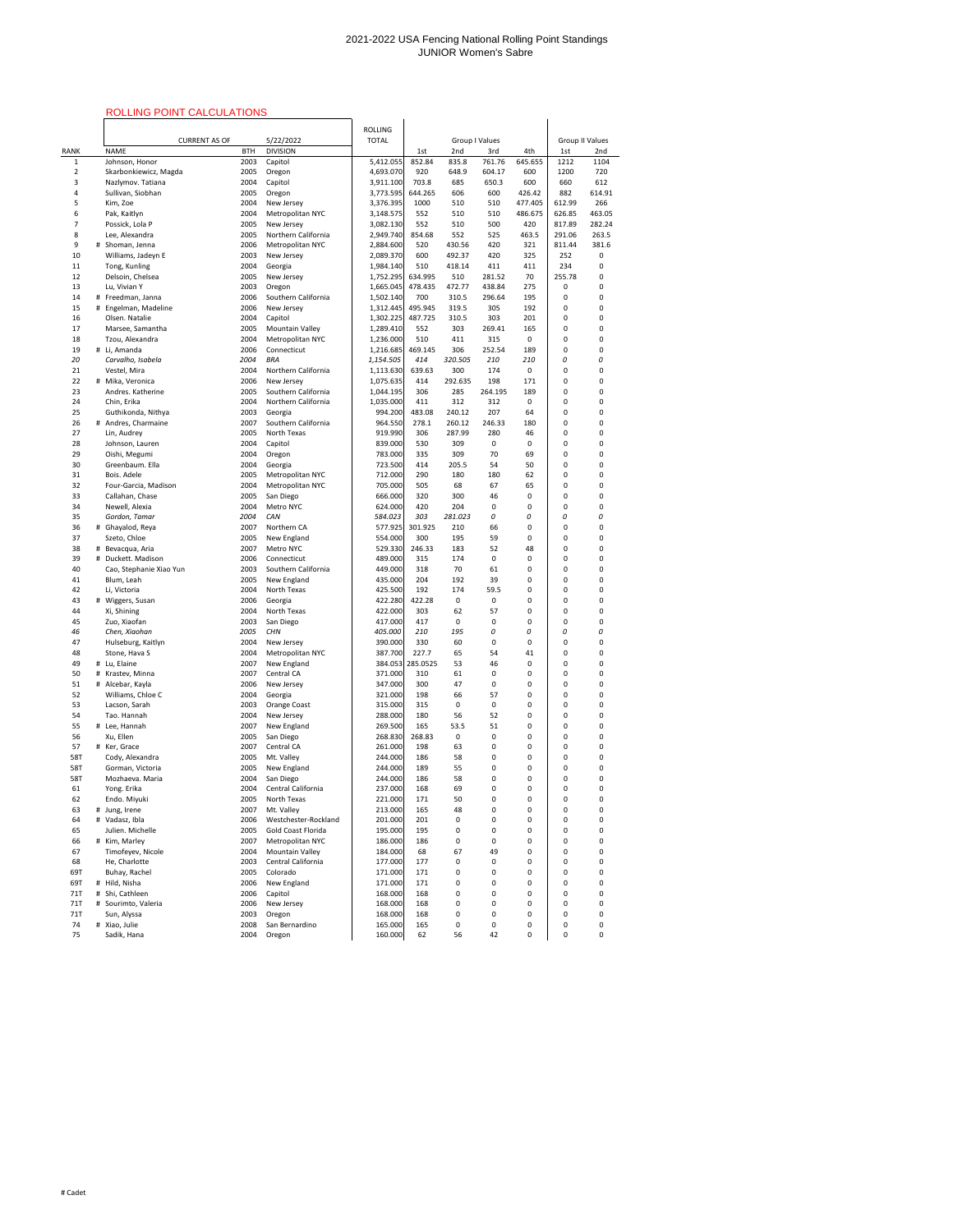ROLLING POINT CALCULATIONS

|             |   | <u>INULLIINU FUINT UALUULA HUINU</u> |            |                     |                |      |                       |     |     |                        |             |
|-------------|---|--------------------------------------|------------|---------------------|----------------|------|-----------------------|-----|-----|------------------------|-------------|
|             |   |                                      |            |                     | <b>ROLLING</b> |      |                       |     |     |                        |             |
|             |   | <b>CURRENT AS OF</b>                 |            | 5/22/2022           | <b>TOTAL</b>   |      | <b>Group I Values</b> |     |     | <b>Group II Values</b> |             |
| <b>RANK</b> |   | <b>NAME</b>                          | <b>BTH</b> | <b>DIVISION</b>     |                | 1st  | 2nd                   | 3rd | 4th | 1st                    | 2nd         |
| 76          | # | Nathanson, Sammy                     | 2006       | New England         | 109.000        | 68   | 41                    | 0   | 0   | $\mathbf 0$            | 0           |
| 77          |   | Chioldi, Mina                        | 2005       | Metropolitan NYC    | 108.000        | 63   | 45                    | 0   | 0   | 0                      | 0           |
| 78          |   | Dank, Dina                           | 2005       | New Jersey          | 104.500        | 59.5 | 45                    | 0   | 0   | 0                      | 0           |
| 79          |   | Bililies, Sophia                     | 2004       | New England         | 95.000         | 55   | 40                    | 0   | 0   | 0                      | 0           |
| 80          |   | Scalamoni-Goldstein, Charlotte       | 2005       | New Jersey          | 93.000         | 49   | 44                    | 0   | 0   | 0                      | 0           |
| 81T         |   | Sathyanath, Kailing                  | 2003       | New Jersey          | 87.000         | 44   | 43                    | 0   | 0   | 0                      | 0           |
| 81T         |   | # Yuan, Greta                        | 2006       | New Jersey          | 87.000         | 45   | 42                    | 0   | 0   | 0                      | 0           |
| 83          |   | # Chin, Sophia                       | 2006       | Mountain Valley     | 69.000         | 69   | 0                     | 0   | 0   | 0                      | 0           |
| 84          |   | # Shearer, Natalie                   | 2006       | Orange Coast        | 67.000         | 67   | 0                     | 0   | 0   | 0                      | 0           |
| 85          |   | Dungey, Amelia                       | 2003       | North Texas         | 66.000         | 66   | 0                     | 0   | 0   | 0                      | 0           |
| 86T         |   | Kalra, Himani                        | 2004       | Georgia             | 64.500         | 64.5 | 0                     | 0   | 0   | 0                      | 0           |
| 86T         |   | Prieur, Lauren                       | 2005       | Metropolitan NYC    | 64.500         | 64.5 | 0                     | 0   | 0   | 0                      | 0           |
| 88          |   | # Paul, Lila                         | 2007       | Metro NYC           | 64.000         | 64   | 0                     | 0   | 0   | 0                      | 0           |
| 89          |   | # Schiminovich, Sophia               | 2007       | Oregon              | 60.000         | 60   | 0                     | 0   | 0   | 0                      | 0           |
| 90          |   | Katz, Anat                           | 2003       | New England         | 59.000         | 59   | 0                     | 0   | 0   | 0                      | 0           |
| 91T         |   | Chiang, Emily                        | 2005       | New England         | 56.500         | 56.5 | 0                     | 0   | 0   | 0                      | 0           |
| 91T         | # | Erikson, Kira                        | 2006       | Southern California | 56.500         | 56.5 | 0                     | 0   | 0   | 0                      | 0           |
| 93          |   | Chang, Josephine S                   | 2004       | New Jersey          | 55.000         | 55   | 0                     | 0   | 0   | 0                      | 0           |
| 94          |   | Zielinski, Isabella                  | 2003       | Illinois            | 53.500         | 53.5 | 0                     | 0   | 0   | 0                      | 0           |
| 95          |   | # Nath, Trisha                       | 2007       | Connecticut         | 52.000         | 52   | 0                     | 0   | 0   | 0                      | 0           |
| 96          | # | Liu, Sophie                          | 2007       | Capitol             | 49.000         | 49   | 0                     | 0   | 0   | 0                      | 0           |
| 97          |   | # Yang, Ashley                       | 2006       | Metro NYC           | 48.000         | 48   | 0                     | 0   | 0   | 0                      | 0           |
| 98          |   | # Lee, Sophia                        | 2006       | New Jersey          | 44.000         | 44   | 0                     | 0   | 0   | 0                      | 0           |
| <b>99T</b>  | # | Balakumaran, Maya                    | 2006       | New Jersey          | 43.000         | 43   | 0                     | 0   | 0   | 0                      | 0           |
| 99T         |   | Lu. Amy                              | 2005       | Capitol             | 43.000         | 43   | 0                     | 0   | 0   | 0                      | 0           |
| 101         |   | # Johnson, Lydia                     | 2006       | Capitol             | 42.000         | 42   | 0                     | 0   | 0   | 0                      | 0           |
| 102         |   | Alfarache, Gabriella                 | 2005       | South TX            | 41.000         | 41   | 0                     | 0   | 0   | 0                      | 0           |
| 103T        |   | # Ligh, Erenei                       | 2006       | Metro NYC           | 40.000         | 40   | 0                     | 0   | 0   | 0                      | 0           |
| 103T        |   | Ulibarri, Nevaeh                     | 2004       | Arizona             | 40.000         | 40   | 0                     | 0   | 0   | 0                      | 0           |
| 105T        |   | Neibart, Fiona                       | 2004       | Metropolitan NYC    | 39.000         | 39   | 0                     | 0   | 0   | 0                      | 0           |
| 105T        |   | Xikes, Katherine                     | 2004       | New Jersey          | 39.000         | 39   | 0                     | 0   | 0   | 0                      | $\mathbf 0$ |
|             |   |                                      |            |                     |                |      |                       |     |     |                        |             |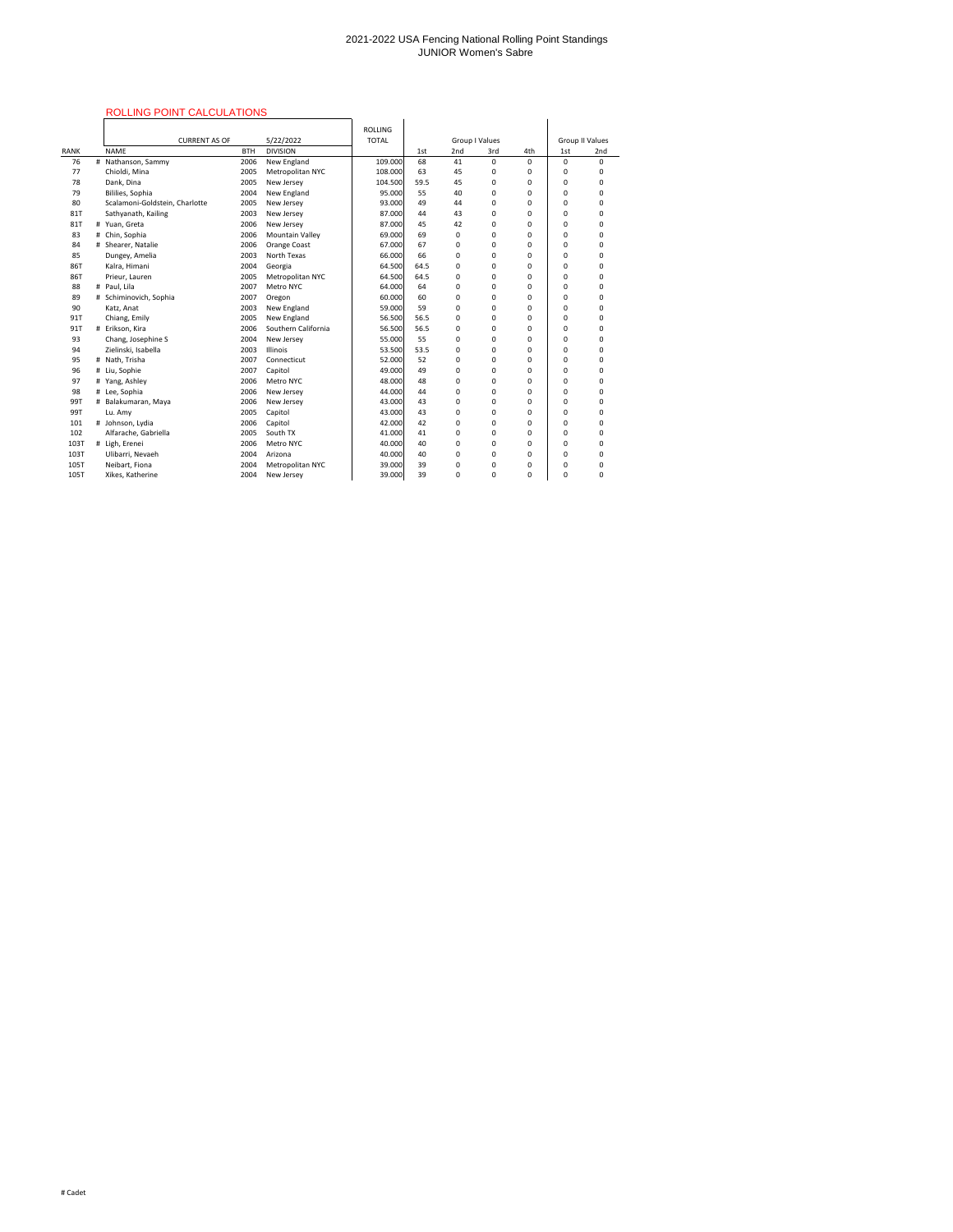| <b>DOMESTIC - JUNIOR</b> |                          |                    | as of:                   | 5/22/2022          |                          |                    |                          |                    |
|--------------------------|--------------------------|--------------------|--------------------------|--------------------|--------------------------|--------------------|--------------------------|--------------------|
| No Points for 33-64      | JR - DEC<br><b>PLACE</b> | 2021<br><b>PTS</b> | JR - JAN<br><b>PLACE</b> | 2022<br><b>PTS</b> | JR - JOs<br><b>PLACE</b> | 2022<br><b>PTS</b> | JR - APR<br><b>PLACE</b> | 2022<br><b>PTS</b> |
| Johnson, Honor           | 5                        | 420                | np                       | $\mathbf 0$        | np                       | $\overline{0}$     | np                       | $\mathbf 0$        |
| Skarbonkiewicz, Magda    | 3                        | 510                | np                       | 0                  | 1                        | 600                | np                       | 0                  |
| Nazlymov. Tatiana        | 1                        | 600                | np                       | $\Omega$           | np                       | 0                  | 20                       | 201                |
| Sullivan, Siobhan        | 14                       | 306                | 1                        | 600                | 9.33                     | 318                | np                       | $\mathbf 0$        |
|                          | 6                        | 417                | 3                        | 510                | 9.33                     |                    | 3                        | 510                |
| Kim, Zoe                 |                          |                    |                          |                    |                          | 318                |                          |                    |
| Pak, Kaitlyn             | 2                        | 552                | 3                        | 510                | 42                       | 61                 | 7                        | 414                |
| Possick, Lola P          | 3                        | 510                | 5                        | 420                | $\sqrt{2}$               | 552                | 26                       | 183                |
| Lee, Alexandra           | 20                       | 201                | 26                       | 183                | 17                       | 210                | 10                       | 318                |
| Shoman, Jenna            | 9.5                      | 319.5              | 9                        | 321                | 18.5                     | 205.5              | 5                        | 420                |
| Williams, Jadeyn E       | 13                       | 309                | 21                       | 198                | 5                        | 420                |                          | 600                |
| Tong, Kunling            | 28                       | 177                | 8                        | 411                | 52                       | 51                 | 9                        | 321                |
| Delsoin, Chelsea         | 81                       | $\mathbf 0$        | 33                       | 0                  | 33                       | 70                 | 3                        | 510                |
| Lu, Vivian Y             | 23                       | 192                | 49                       | 0                  | np                       | $\Omega$           | 17                       | 210                |
| Freedman, Janna          | 22                       | 195                | 45.5                     | 0                  | 12.5                     | 310.5              | 77                       | 0                  |
| Engelman, Madeline       | 9.5                      | 319.5              | np                       | $\pmb{0}$          | 23                       | 192                | 45                       | 58                 |
| Olsen. Natalie           | 40                       | 63                 | 20                       | 201                | 12.5                     | 310.5              | 15                       | 303                |
| Marsee, Samantha         | 56                       | 47                 | 32                       | 165                | 15                       | 303                | 2                        | 552                |
| Tzou, Alexandra          | 11                       | 315                | 42                       | 0                  | 3                        | 510                | 8                        | 411                |
| Li, Amanda               | 76                       | 0                  | 89                       | 0                  | 14                       | 306                | 24                       | 189                |
| Carvalho, Isabela        | $\overline{7}$           | 414                | 17                       | 210                | np                       | 0                  | 17                       | 210                |
| Vestel, Mira             | 102                      | 0                  | 50                       | $\mathbf 0$        | 16                       | 300                | 29                       | 174                |
| Mika, Veronica           | 21                       | 198                | 34                       | 0                  | $\overline{7}$           | 414                | 30                       | 171                |
| Andres. Katherine        | 24                       | 189                | 44                       | 0                  | 28                       | 177                | 14                       | 306                |
|                          | 12                       |                    | 86                       |                    | 8                        |                    | 12                       |                    |
| Chin, Erika              |                          | 312                |                          | 0                  |                          | 411                |                          | 312                |
| Guthikonda, Nithya       | 79                       | 0                  | 18                       | 207                | 66                       | 0                  | 39                       | 64                 |
| Andres, Charmaine        | 29                       | 174                | 35                       | $\mathbf 0$        | 27                       | 180                | 56                       | 47                 |
| Lin, Audrey              | 83                       | $\mathbf 0$        | 14                       | 306                | 57                       | 46                 | 80                       | 0                  |
| Johnson, Lauren          | 67                       | $\pmb{0}$          | 59                       | 0                  | 65                       | 0                  | 13                       | 309                |
| Oishi, Megumi            | 33                       | 70                 | 13                       | 309                | 67                       | 0                  | 34                       | 69                 |
| Greenbaum. Ella          | 53                       | 50                 | 69                       | 0                  | 18.5                     | 205.5              | 49                       | 54                 |
| Bois. Adele              | 27                       | 180                | 27                       | 180                | 70                       | 0                  | 41                       | 62                 |
| Four-Garcia, Madison     | 36                       | 67                 | 43                       | 0                  | 35                       | 68                 | 38                       | 65                 |
| Callahan, Chase          | 57                       | 46                 | 16                       | 300                | 94.5                     | 0                  | 70                       | 0                  |
| Newell, Alexia           | 84                       | $\mathbf 0$        | 19                       | 204                | np                       | 0                  | 5                        | 420                |
| Gordon, Tamar            | np                       | 0                  | 15                       | 303                | np                       | 0                  | np                       | 0                  |
| Ghayalod, Reya           | 90                       | 0                  | 56                       | 0                  | 37                       | 66                 | 17                       | 210                |
| Szeto, Chloe             | 73                       | 0                  | 22                       | 195                | 79                       | $\Omega$           | 44                       | 59                 |
| Bevacqua, Aria           | 55                       | 48                 | 95.5                     | 0                  | 26                       | 183                | 51                       | 52                 |
| Duckett. Madison         |                          |                    |                          |                    | 29                       | 174                | 11                       |                    |
|                          | np                       | 0                  | np                       | 0                  |                          |                    |                          | 315                |
| Cao, Stephanie Xiao Yun  | 42                       | 61                 | 54                       | 0                  | 9.33                     | 318                | 33                       | 70                 |
| Blum, Leah               | 19                       | 204                | 23                       | 192                | 64                       | 39                 | 85                       | 0                  |
| Li, Victoria             | 68                       | 0                  | 29                       | 174                | 43.5                     | 59.5               | 23                       | 192                |
| Wiggers, Susan           | 78                       | 0                  | np                       | 0                  | 112                      | 0                  | 69                       | 0                  |
| Xi, Shining              | 15                       | 303                | np                       | 0                  | 41                       | 62                 | 46                       | 57                 |
| Zuo, Xiaofan             | np                       | 0                  | 6                        | 417                | 83                       | 0                  | np                       | $\Omega$           |
| Chen, Xiaohan            | 17                       | 210                | np                       | 0                  | np                       | 0                  | 22                       | 195                |
| Hulseburg, Kaitlyn       | 43                       | 60                 | np                       | 0                  | np                       | 0                  | 76                       | 0                  |
| Stone, Hava S            | 62                       | 41                 | 83                       | 0                  | 38                       | 65                 | 49                       | 54                 |
| Lu, Elaine               | 50                       | 53                 | np                       | 0                  | 73                       | 0                  | 57                       | 46                 |
| Krastev, Minna           | np                       | 0                  | 45.5                     | 0                  | 110                      | 0                  | 42                       | 61                 |
| Alcebar, Kayla           | 98                       | 0                  | np                       | 0                  | 56                       | 47                 | 16                       | 300                |
| Williams, Chloe C        | 37                       | 66                 | 38                       | 0                  | 46                       | 57                 | 21                       | 198                |
| Lacson, Sarah            | np                       | $\mathbf 0$        | 11                       | 315                | np                       | 0                  | 125                      | 0                  |
| Tao. Hannah              | 51                       | 52                 | 58                       | 0                  | 47                       | 56                 | 27                       | 180                |
| Lee, Hannah              | 32                       | 165                |                          | 0                  | 49.5                     | 53.5               | 52                       | 51                 |
|                          | 109                      |                    | np<br>77.5               |                    | 93                       |                    |                          |                    |
| Xu, Ellen                |                          | 0                  |                          | 0                  |                          | 0                  | np                       | $\Omega$           |
| Ker, Grace               | 69                       | 0                  | 99.5                     | 0                  | 21                       | 198                | 40                       | 63                 |
| Cody, Alexandra          | 66                       | 0                  | 93                       | 0                  | 45                       | 58                 | 25                       | 186                |
| Gorman, Victoria         | 74.5                     | $\mathbf 0$        | 24                       | 189                | 48                       | 55                 | 86                       | 0                  |
| Mozhaeva. Maria          | 45                       | 58                 | 99.5                     | 0                  | 25                       | 186                | 106                      | $\Omega$           |
| Yong. Erika              | np                       | 0                  | 55                       | 0                  | 34                       | 69                 | 31                       | 168                |
| Endo. Miyuki             | 111.5                    | 0                  | 39                       | 0                  | 30                       | 171                | 53                       | 50                 |
| Jung, Irene              | 114.5                    | 0                  | 60                       | 0                  | 32                       | 165                | 55                       | 48                 |
| Vadasz, Ibla             | 93                       | 0                  | np                       | 0                  | 20                       | 201                | np                       | 0                  |
| Julien. Michelle         | 107.5                    | 0                  | 76                       | 0                  | 22                       | 195                | 74                       | 0                  |
| Kim, Marley              | 25                       | 186                | np                       | 0                  | 92                       | 0                  | 90                       | $\Omega$           |
| Timofeyev, Nicole        | 54                       | 49                 | np                       | 0                  | 36                       | 67                 | 35                       | 68                 |
| He, Charlotte            | np                       | 0                  | 47                       | $\Omega$           | np                       | 0                  | 28                       | 177                |
| Buhay, Rachel            | 110                      | $\mathbf 0$        | 30                       | 171                | 109                      | 0                  | np                       | 0                  |
| Hild, Nisha              | 30                       | 171                | 81                       | 0                  | 107                      | 0                  | 95                       | 0                  |
|                          |                          | $\mathbf 0$        | 61                       |                    | 31                       |                    | 94                       |                    |
| Shi, Cathleen            | np<br>31                 |                    |                          | 0                  |                          | 168                |                          | $\Omega$           |
| Sourimto, Valeria        |                          | 168                | np                       | 0                  | np                       | 0                  | np                       | 0                  |
| Sun, Alyssa              | np                       | $\mathbf 0$        | 31                       | 168                | np                       | 0                  | 98                       | $\Omega$           |
| Xiao, Julie              | 114.5                    | 0                  | np                       | 0                  | np                       | 0                  | 32                       | 165                |
| Sadik, Hana              | 41                       | 62                 | 41                       | 0                  | 61                       | 42                 | 47                       | 56                 |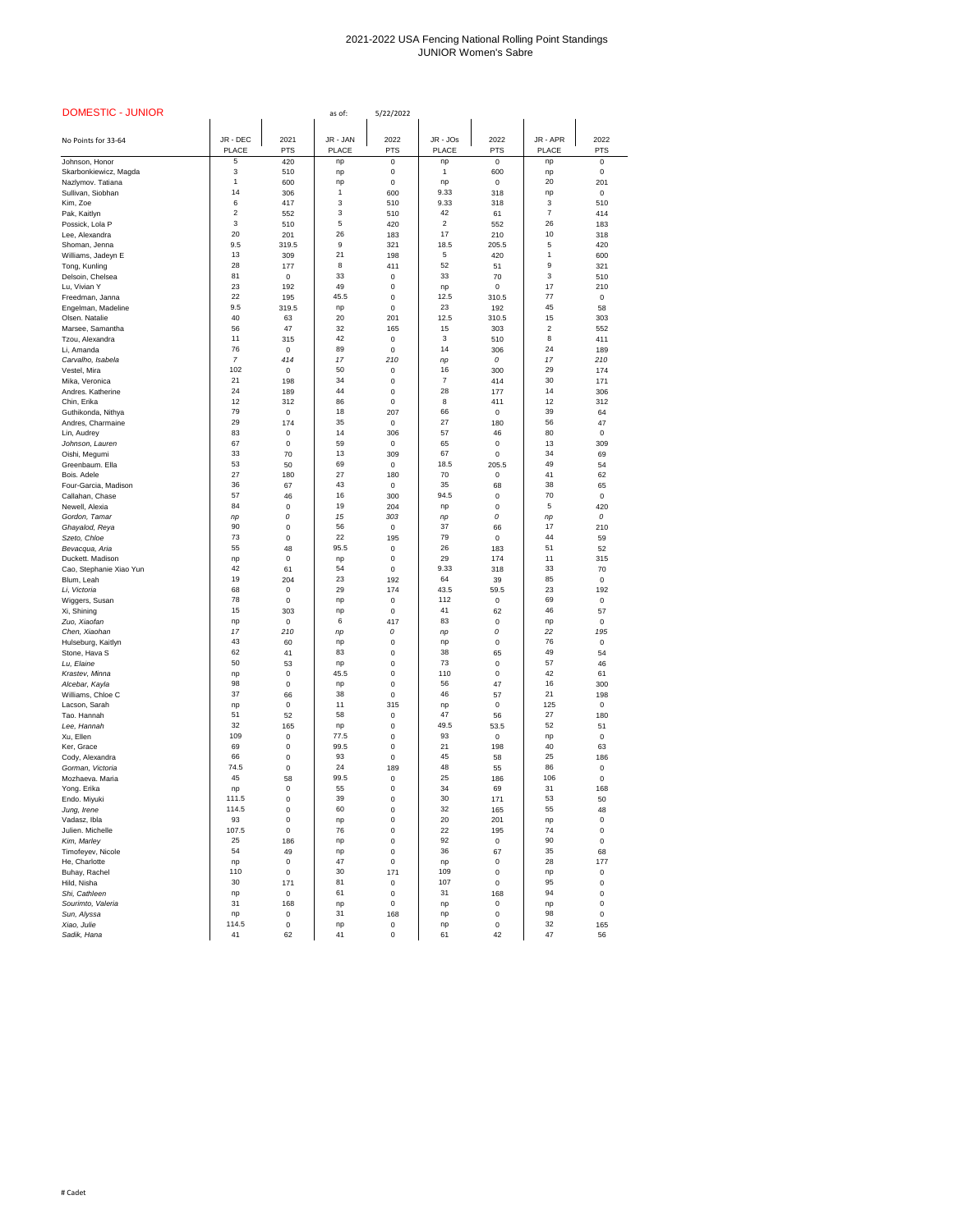| <b>DOMESTIC - JUNIOR</b>       |              |            | as of:       | 5/22/2022   |              |             |              |             |
|--------------------------------|--------------|------------|--------------|-------------|--------------|-------------|--------------|-------------|
|                                |              |            |              |             |              |             |              |             |
| No Points for 33-64            | JR - DEC     | 2021       | JR - JAN     | 2022        | JR - JOs     | 2022        | JR - APR     | 2022        |
|                                | <b>PLACE</b> | <b>PTS</b> | <b>PLACE</b> | <b>PTS</b>  | <b>PLACE</b> | <b>PTS</b>  | <b>PLACE</b> | <b>PTS</b>  |
| Nathanson, Sammy               | 35           | 68         | np           | $\mathbf 0$ | 72           | $\mathbf 0$ | 62           | 41          |
| Chioldi, Mina                  | 58           | 45         | 48           | 0           | 40           | 63          | np           | $\mathbf 0$ |
| Dank, Dina                     | 104          | 0          | np           | 0           | 43.5         | 59.5        | 58           | 45          |
| Bililies, Sophia               | 63           | 40         | 87           | 0           | 134          | $\mathbf 0$ | 48           | 55          |
| Scalamoni-Goldstein, Charlotte | 59           | 44         | np           | 0           | 76           | 0           | 54           | 49          |
| Sathyanath, Kailing            | 60           | 43         | np           | 0           | 59           | 44          | 67           | 0           |
| Yuan, Greta                    | 61           | 42         | np           | $\Omega$    | 58           | 45          | 72           | 0           |
| Chin, Sophia                   | 34           | 69         | 73           | 0           | 113          | $\mathbf 0$ | 134          | 0           |
| Shearer, Natalie               | np           | 0          | np           | 0           | 98.33        | $\mathbf 0$ | 36           | 67          |
| Dungey, Amelia                 | np           | $\Omega$   | np           | 0           | np           | 0           | 37           | 66          |
| Kalra, Himani                  | 38.5         | 64.5       | 62           | 0           | np           | $\pmb{0}$   | np           | 0           |
| Prieur, Lauren                 | 38.5         | 64.5       | 57           | 0           | 68           | $\mathbf 0$ | 100          | 0           |
| Paul, Lila                     | np           | 0          | 67           | 0           | 39           | 64          | 120          | 0           |
| Schiminovich, Sophia           | 127          | 0          | 111          | 0           | 78           | $\pmb{0}$   | 43           | 60          |
| Katz, Anat                     | 44           | 59         | np           | 0           | np           | $\pmb{0}$   | np           | 0           |
| Chiang, Emily                  | 46.5         | 56.5       | 121          | 0           | 129          | 0           | 108          | 0           |
| Erikson, Kira                  | 46.5         | 56.5       | 63           | 0           | 82           | 0           | 79           | 0           |
| Chang, Josephine S             | 48           | 55         | np           | 0           | 145          | 0           | 77           | 0           |
| Zielinski, Isabella            | np           | 0          | 77.5         | 0           | 49.5         | 53.5        | 103          | 0           |
| Nath, Trisha                   | np           | 0          | np           | 0           | 51           | 52          | 81           | 0           |
| Liu, Sophie                    | 113          | 0          | 80           | 0           | 54           | 49          | 82           | 0           |
| Yang, Ashley                   | np           | 0          | 51           | 0           | 55           | 48          | 65           | $\Omega$    |
| Lee, Sophia                    | 77           | 0          | np           | 0           | 77           | $\mathbf 0$ | 59           | 44          |
| Balakumaran, Maya              | 153          | 0          | 53           | 0           | 60           | 43          | 66           | $\mathbf 0$ |
| Lu. Amy                        | 133          | 0          | 37           | 0           | 85           | $\pmb{0}$   | 60           | 43          |
| Johnson, Lydia                 | 151.5        | 0          | np           | 0           | 114          | $\mathbf 0$ | 61           | 42          |
| Alfarache, Gabriella           | 154          | 0          | 98           | 0           | 62           | 41          | 116          | 0           |
| Ligh, Erenei                   | 136          | 0          | 109          | 0           | 63           | 40          | 117          | 0           |
| Ulibarri, Nevaeh               | 72           | 0          | np           | 0           | 98.33        | $\mathbf 0$ | 63           | 40          |
| Neibart, Fiona                 | 64           | 39         | 64           | 0           | 118          | 0           | np           | 0           |
| Xikes, Katherine               | 82           | $\Omega$   | np           | 0           | np           | 0           | 64           | 39          |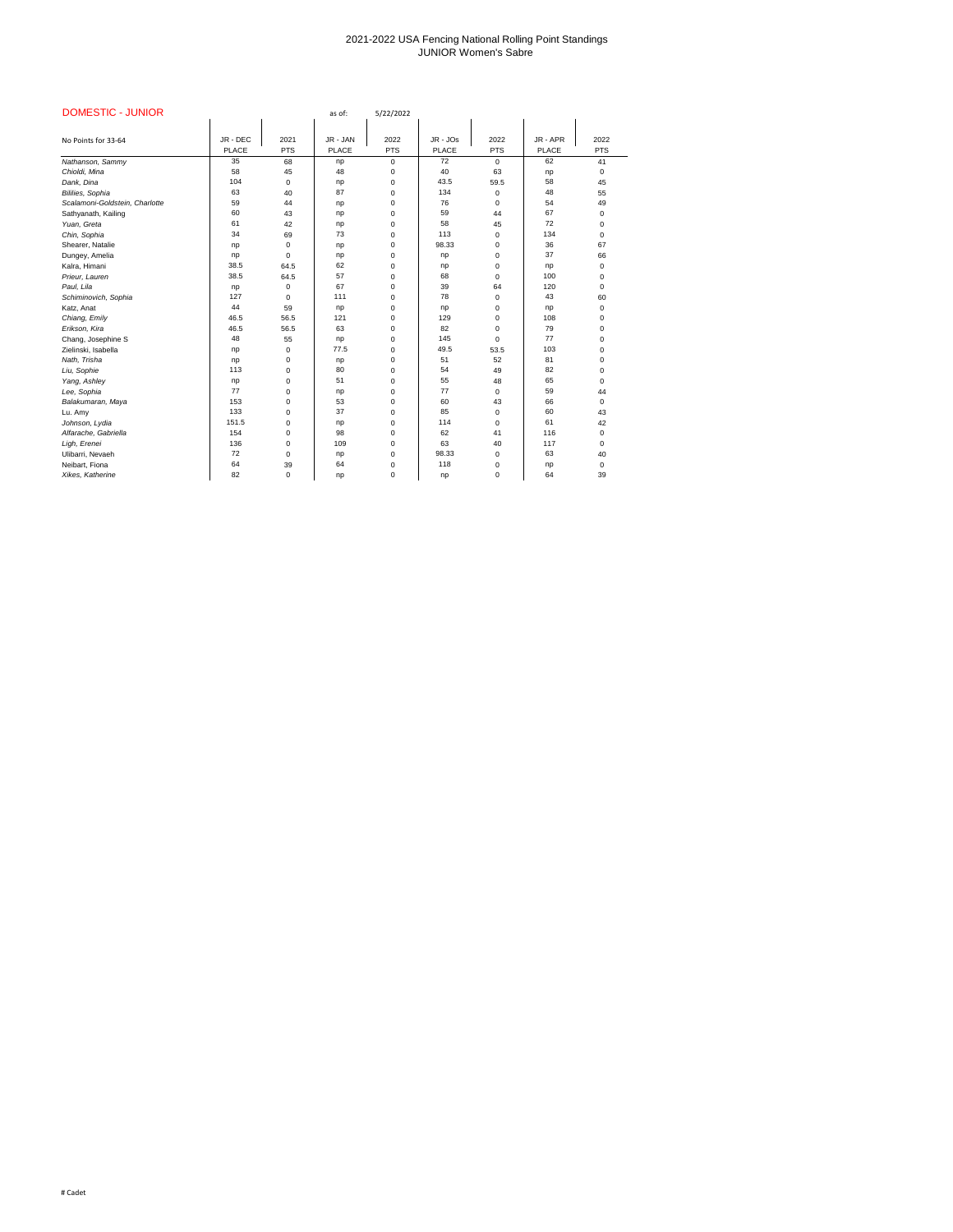#### DOMESTIC - DIVISION I

|                                       | <b>DVI - OCT</b>         |                              | <b>DVI - DEC</b>         |                              | <b>DVI - JAN</b>         |                             | <b>Zonals</b>            |                              | <b>DVI - APR</b>   |                      |
|---------------------------------------|--------------------------|------------------------------|--------------------------|------------------------------|--------------------------|-----------------------------|--------------------------|------------------------------|--------------------|----------------------|
| No points for 33-64                   | SF=0.828<br><b>PLACE</b> | 2021<br><b>PTS</b>           | SF=0.927<br><b>PLACE</b> | 2021<br><b>PTS</b>           | SF=0.929<br><b>PLACE</b> | 2022<br><b>PTS</b>          | $SF = 1$<br><b>PLACE</b> | 2022<br><b>PTS</b>           | $SF = 1$           | 2022<br><b>PTS</b>   |
| Johnson, Honor                        | $\overline{2}$           | 761.76                       | $\mathbf{2}$             | 852.84                       | 6                        | 645.655                     | np                       | $\mathbf 0$                  | <b>PLACE</b><br>28 | 295                  |
| Skarbonkiewicz, Magda                 | 6                        | 575.46                       | 5                        | 648.9                        | 17                       | 325.15                      | np                       | $\mathbf 0$                  | $\overline{2}$     | 920                  |
| Nazlymov. Tatiana                     | 3                        | 703.8                        | 24                       | 292.005                      | 5                        | 650.3                       | np                       | $\mathbf{0}$                 | 8                  | 685                  |
| Sullivan, Siobhan                     | 13                       | 426.42                       | 6                        | 644.265                      | 26.5                     | 281.0225                    | np                       | $\mathbf{0}$                 | 19                 | 340                  |
| Kim, Zoe<br>Pak, Kaitlyn              | 24<br>22                 | 260.82<br>269.1              | 13<br>11                 | 477.405<br>486.675           | 23<br>20                 | 297.28<br>311.215           | np<br>3                  | $\mathbf 0$<br>510           | 1<br>48            | 1000<br>$\mathbf 0$  |
| Possick, Lola P                       | 17                       | 289.8                        | 51                       | $\mathbf 0$                  | 75                       | $\mathbf 0$                 | np                       | $\mathbf 0$                  | 16                 | 500                  |
| Lee, Alexandra                        | 21                       | 273.24                       | 16                       | 463.5                        | $\overline{2}$           | 854.68                      | $\overline{2}$           | 552                          | 11                 | 525                  |
| Shoman, Jenna                         | 12                       | 430.56                       | 18                       | 319.815                      | np                       | $\mathbf 0$                 | np                       | $\mathbf 0$                  | 12                 | 520                  |
| Williams, Jadeyn E                    | np                       | $\mathbf 0$                  | 22                       | 301.275                      | 10                       | 492.37                      | np                       | $\mathbf{0}$                 | 22                 | 325                  |
| Tong, Kunling<br>Delsoin, Chelsea     | 15<br>19                 | 418.14<br>281.52             | 28<br>8                  | 273.465<br>634.995           | 40<br>73                 | $\mathbf 0$<br>$\Omega$     | 8<br>np                  | 411<br>$\bf{0}$              | 14<br>89           | 510<br>$\mathbf 0$   |
| Lu, Vivian Y                          | 10                       | 438.84                       | 14                       | 472.77                       | 13                       | 478.435                     | np                       | $\bf{0}$                     | 32                 | 275                  |
| Freedman, Janna                       | 65                       | $\bf{0}$                     | 23                       | 296.64                       | 56                       | $\mathbf 0$                 | np                       | $\mathbf 0$                  | 5                  | 700                  |
| Engelman, Madeline                    | 85                       | $\mathbf 0$                  | 9                        | 495.945                      | np                       | $\Omega$                    | np                       | $\mathbf 0$                  | 26                 | 305                  |
| Olsen. Natalie                        | 66                       | 0                            | 46                       | 0                            | 11                       | 487.725                     | np                       | $\bf{0}$                     | 35                 | $\bf{0}$             |
| Marsee, Samantha<br>Tzou, Alexandra   | 63<br>73                 | $\mathbf{0}$<br>$\mathbf{0}$ | 33<br>55                 | $\mathbf{0}$<br>$\mathbf 0$  | 29<br>42                 | 269.41<br>$\mathbf 0$       | np<br>np                 | $\mathbf{0}$<br>$\bf{0}$     | 79<br>49           | $\Omega$<br>$\Omega$ |
| Li, Amanda                            | 26                       | 252.54                       | 37                       | $\mathbf{0}$                 | 15                       | 469.145                     | np                       | $\mathbf{0}$                 | 47                 | 0                    |
| Carvalho, Isabela                     | 68.5                     | 0                            | 72                       | $\boldsymbol{0}$             | 18                       | 320.505                     | np                       | $\bf{0}$                     | np                 | 0                    |
| Vestel, Mira                          | 77                       | $\mathbf 0$                  | $\overline{7}$           | 639.63                       | 79                       | $\mathbf 0$                 | np                       | $\bf{0}$                     | 93.5               | $\Omega$             |
| Mika, Veronica                        | 36                       | $\mathbf{0}$                 | 107                      | $\mathbf{0}$                 | 24                       | 292.635                     | np                       | $\mathbf{0}$                 | 38                 | $\mathbf{0}$         |
| Andres. Katherine<br>Chin, Erika      | 102<br>np                | $\mathbf 0$<br>$\mathbf{0}$  | 30<br>53.5               | 264.195<br>$\bf{0}$          | 95<br>100.5              | $\mathbf 0$<br>$\mathbf{0}$ | np<br>np                 | $\mathbf 0$<br>$\bf{0}$      | 30<br>58           | 285<br>$\bf{0}$      |
| Guthikonda, Nithya                    | 29                       | 240.12                       | 93                       | $\mathbf{0}$                 | 12                       | 483.08                      | np                       | $\bf{0}$                     | 103                | $\mathbf{0}$         |
| Andres, Charmaine                     | 27.5                     | 246.33                       | 27                       | 278.1                        | 31                       | 260.12                      | 22                       | $\bf{0}$                     | 41                 | $\mathbf{0}$         |
| Lin, Audrey                           | 39                       | $\mathbf{0}$                 | 90                       | $\mathbf{0}$                 | 25                       | 287.99                      | np                       | $\bf{0}$                     | 31                 | 280                  |
| Johnson, Lauren                       | np                       | $\bf{0}$                     | 39                       | $\mathbf{0}$                 | 82.5                     | $\bf{0}$                    | np                       | $\bf{0}$                     | 10                 | 530                  |
| Oishi, Megumi<br>Greenbaum. Ella      | 64<br>16                 | $\mathbf 0$<br>414           | 41<br>105                | $\mathbf{0}$<br>$\mathbf{0}$ | 89<br>62                 | $\bf{0}$<br>$\mathbf{0}$    | np<br>np                 | $\bf{0}$<br>$\bf{0}$         | 20<br>93.5         | 335<br>$\mathbf{0}$  |
| Bois. Adele                           | 51                       | $\mathbf{0}$                 | 52                       | $\mathbf{0}$                 | 34                       | $\Omega$                    | np                       | $\bf{0}$                     | 29                 | 290                  |
| Four-Garcia, Madison                  | 60                       | $\mathbf{0}$                 | 68.5                     | 0                            | 43.33                    | 0                           | np                       | $\mathbf{0}$                 | 15                 | 505                  |
| Callahan, Chase                       | 101                      | $\Omega$                     | 100                      | 0                            | 70                       | n                           | np                       | $\bf{0}$                     | 23                 | 320                  |
| Newell, Alexia                        | np                       |                              | 85                       | 0                            | 86<br>26.5               | $\Omega$                    | np                       | $\bf{0}$                     | 67                 | $\bf{0}$             |
| Gordon, Tamar<br>Ghayalod, Reya       | np<br>91.5               | 0<br>$\bf{0}$                | np<br>80                 | 0<br>0                       | 22                       | 281.0225<br>301.925         | np<br>np                 | $\bf{0}$<br>$\bf{0}$         | np<br>72           | 0<br>$\mathbf{0}$    |
| Szeto, Chloe                          | 78                       | $\mathbf{0}$                 | 43                       | 0                            | 59                       | $\bf{0}$                    | np                       | $\bf{0}$                     | 27                 | 300                  |
| Bevacqua, Aria                        | 27.5                     | 246.33                       | 73                       | 0                            | 43.33                    | $\Omega$                    | np                       | $\mathbf{0}$                 | 90                 | $\mathbf{0}$         |
| Duckett. Madison                      | 48                       | $\mathbf{0}$                 | np                       | 0                            | np                       | 0                           | np                       | $\bf{0}$                     | 69                 |                      |
| Cao, Stephanie Xiao Yun<br>Blum, Leah | np<br>46                 | 0<br>$\bf{0}$                | 89<br>40                 | 0<br>0                       | 47<br>88                 | $\mathbf{0}$<br>$\Omega$    | np                       | $\mathbf{0}$<br>$\bf{0}$     | 78<br>37           |                      |
| Li, Victoria                          | 42                       | $\mathbf{0}$                 | 67                       | 0                            | 98.5                     | O                           | np<br>np                 | $\bf{0}$                     | 36                 |                      |
| Wiggers, Susan                        | 14                       | 422.28                       | 113                      | 0                            | np                       | $\Omega$                    | np                       | $\bf{0}$                     | 56                 |                      |
| Xi, Shining                           | 125                      | $\mathbf{0}$                 | 74                       | 0                            | np                       | ∩                           | np                       | $\bf{0}$                     | 61                 |                      |
| Zuo, Xiaofan                          | np                       | 0                            | np<br>56                 | 0                            | np                       | $\bf{0}$                    | np                       | $\bf{0}$                     | np                 |                      |
| Chen, Xiaohan<br>Hulseburg, Kaitlyn   | np<br>82                 | 0<br>$\mathbf{0}$            | 81                       | 0<br>0                       | np<br>np                 | 0<br>∩                      | np<br>np                 | $\bf{0}$<br>$\bf{0}$         | np<br>21           | 0<br>330             |
| Stone, Hava S                         | 32                       | 227.7                        | 83                       | O                            | 69                       | $\Omega$                    | np                       | $\bf{0}$                     | 42                 | $\mathbf{0}$         |
| Lu, Elaine                            | np                       | $\mathbf 0$                  | 25.5                     | 285.0525                     | np                       | ∩                           | np                       | $\bf{0}$                     | 71                 | $\mathbf{0}$         |
| Krastev, Minna                        | 57                       | 0                            | np                       | 0                            | 33                       | O                           | np                       | $\bf{0}$                     | 25                 | 310                  |
| Alcebar, Kayla<br>Williams, Chloe C   | 109<br>81                | $\bf{0}$<br>$\bf{0}$         | np<br>59                 | 0<br>$\mathbf{0}$            | np<br>43.33              | $\Omega$<br>∩               | np<br>np                 | $\bf{0}$<br>$\bf{0}$         | np<br>46           | $\mathbf{0}$         |
| Lacson, Sarah                         | np                       | $\bf{0}$                     | np                       | 0                            | 55                       | $\Omega$                    | np                       | $\bf{0}$                     | 70                 |                      |
| Tao. Hannah                           | 45                       | ŋ                            | 62                       | $\mathbf{0}$                 | 50                       | ∩                           | np                       | $\bf{0}$                     | 104.5              |                      |
| Lee, Hannah                           | 104                      |                              | 64                       | $\mathbf{0}$                 | np                       | 0                           | np                       | $\bf{0}$                     | 62                 |                      |
| Xu, Ellen<br>Ker, Grace               | np                       | $\bf{0}$<br>$\bf{0}$         | 29<br>87                 | 268.83<br>$\mathbf 0$        | 112<br>84                | $\mathbf{0}$<br>$\Omega$    | np                       | $\bf{0}$                     | np<br>55           |                      |
| Cody, Alexandra                       | 44<br>116.5              | O                            | 94.5                     | 0                            | 74                       | O                           | np<br>np                 | $\bf{0}$<br>$\bf{0}$         | 44                 |                      |
| Gorman, Victoria                      | 70                       | 0                            | 38                       | 0                            | 78                       | $\mathbf{0}$                | np                       | $\bf{0}$                     | 97                 | 0                    |
| Mozhaeva. Maria                       | 94                       | $\Omega$                     | 65                       | $\mathbf 0$                  | 35                       | $\mathbf{0}$                | np                       | $\mathbf{0}$                 | np                 |                      |
| Yong. Erika                           | np                       | $\mathbf{0}$                 | np                       | 0                            | 66                       | $\mathbf{0}$                | np                       | $\bf{0}$                     | 88                 | O                    |
| Endo. Miyuki<br>Jung, Irene           | 105<br>72                | $\Omega$<br>$\bf{0}$         | 61<br>np                 | $\mathbf{0}$<br>0            | 94<br>61                 | $\Omega$                    | np<br>np                 | $\bf{0}$<br>$\mathbf{0}$     | 101<br>82          |                      |
| Vadasz, Ibla                          | 95                       | $\mathbf{0}$                 | 36                       | $\mathbf{0}$                 | np                       | $\Omega$                    | np                       | $\mathbf{0}$                 | 95                 |                      |
| Julien. Michelle                      | 33                       | $\mathbf{0}$                 | 91                       | 0                            | 39                       | ∩                           | np                       | $\bf{0}$                     | np                 |                      |
| Kim, Marley                           | np                       | $\mathbf{0}$                 | np                       | 0                            | np                       | O                           | np                       | $\mathbf{0}$                 | np                 |                      |
| Timofeyev, Nicole                     | np                       | $\Omega$                     | 77                       | $\mathbf{0}$                 | np                       | O                           | np                       | $\mathbf{0}$                 | 33.5               |                      |
| He, Charlotte<br>Buhay, Rachel        | 67<br>35                 | 0<br>$\Omega$                | np<br>97                 | 0<br>$\mathbf{0}$            | 111<br>107.5             | $\Omega$                    | np<br>np                 | $\mathbf{0}$<br>$\mathbf{0}$ | np                 |                      |
| Hild, Nisha                           | 53.5                     | $\mathbf{0}$                 | 94.5                     | $\mathbf{0}$                 | 37                       | $\mathbf{0}$                | np                       | $\mathbf{0}$                 | np<br>84           |                      |
| Shi, Cathleen                         | np                       | $\mathbf{0}$                 | np                       | 0                            | np                       | 0                           | np                       | $\mathbf{0}$                 | 96                 |                      |
| Sourimto, Valeria                     | np                       | $\bf{0}$                     | np                       | 0                            | np                       | $\Omega$                    | np                       | $\mathbf{0}$                 | np                 |                      |
| Sun, Alyssa                           | np                       | 0                            | np                       | $\mathbf{0}$                 | 125.5                    | 0                           | np<br>10                 | $\mathbf{0}$                 | 53                 |                      |
| Xiao, Julie<br>Sadik, Hana            | np<br>np                 | $\mathbf{0}$<br>0            | np<br>71                 | 0<br>$\bf{0}$                | np<br>64                 | $\mathbf{0}$<br>$\mathbf 0$ | np                       | $\mathbf{0}$<br>$\bf{0}$     | np<br>39           | 0<br>$\mathbf 0$     |
|                                       |                          |                              |                          |                              |                          |                             |                          |                              |                    |                      |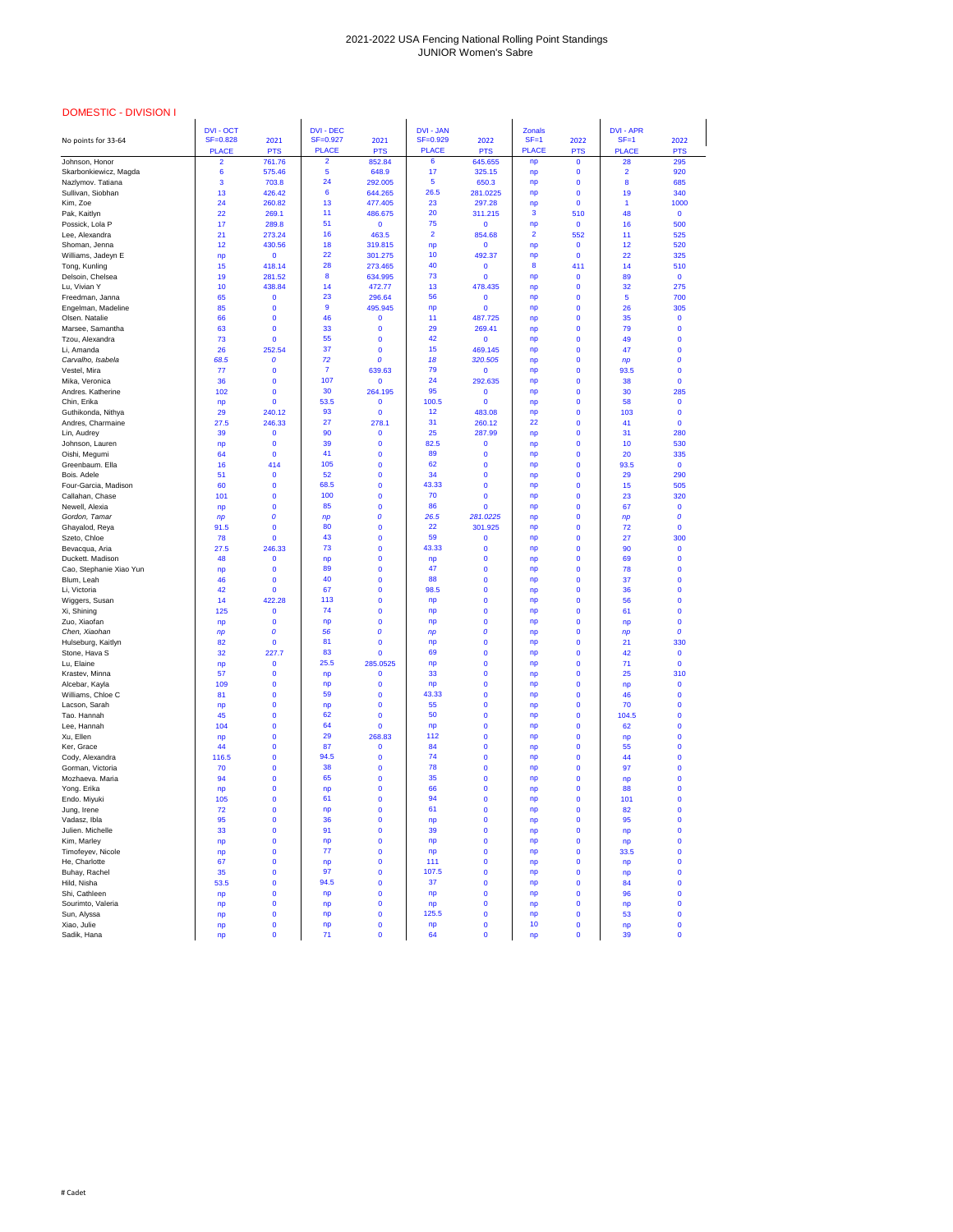#### DOMESTIC - DIVISION I

| No points for 33-64            | <b>DVI - OCT</b><br>$SF = 0.828$<br><b>PLACE</b> | 2021<br><b>PTS</b> | <b>DVI - DEC</b><br>SF=0.927<br><b>PLACE</b> | 2021<br><b>PTS</b> | <b>DVI - JAN</b><br>SF=0.929<br><b>PLACE</b> | 2022<br><b>PTS</b> | <b>Zonals</b><br>$SF=1$<br><b>PLACE</b> | 2022<br><b>PTS</b> | <b>DVI - APR</b><br>$SF = 1$<br><b>PLACE</b> | 2022<br><b>PTS</b> |
|--------------------------------|--------------------------------------------------|--------------------|----------------------------------------------|--------------------|----------------------------------------------|--------------------|-----------------------------------------|--------------------|----------------------------------------------|--------------------|
| Nathanson, Sammy               | np                                               | $\mathbf{0}$       | 103                                          | $\overline{0}$     | np                                           | $\mathbf{0}$       | np                                      | $\mathbf 0$        | np                                           | $\mathbf 0$        |
| Chioldi, Mina                  | 47                                               | $\mathbf{0}$       | 63                                           | $\mathbf{0}$       | 46                                           | $\bf{0}$           | np                                      | $\bf{0}$           | np                                           | $\mathbf{0}$       |
| Dank, Dina                     | 87.5                                             | $\bf{0}$           | 88                                           | O                  | np                                           | $\mathbf 0$        | np                                      | $\bf{0}$           | 80                                           |                    |
| Bililies, Sophia               | 107                                              | $\Omega$           | 98                                           | O                  | 93                                           | $\bf{0}$           | np                                      | $\Omega$           | 63                                           |                    |
| Scalamoni-Goldstein, Charlotte | 111                                              | $\mathbf{0}$       | 49.5                                         | 0                  | np                                           | $\bf{0}$           | np                                      | $\bf{0}$           | 52                                           |                    |
| Sathyanath, Kailing            | 50                                               | 0                  | 76                                           | 0                  | np                                           | $\mathbf 0$        | np                                      | $\bf{0}$           | 64                                           |                    |
| Yuan, Greta                    | np                                               | 0                  | 101                                          | $\mathbf{0}$       | np                                           | $\mathbf 0$        | np                                      | $\bf{0}$           | 76                                           |                    |
| Chin, Sophia                   | np                                               | $\mathbf{0}$       | 58                                           | $\mathbf{0}$       | 114                                          | $\mathbf 0$        | np                                      | $\Omega$           | 74                                           |                    |
| Shearer, Natalie               | np                                               | $\bf{0}$           | np                                           | O                  | np                                           | $\mathbf{0}$       | np                                      | $\Omega$           | 81                                           |                    |
| Dungey, Amelia                 | 87.5                                             | $\mathbf{0}$       | np                                           | 0                  | np                                           | $\bf{0}$           | np                                      | $\bf{0}$           | np                                           |                    |
| Kalra, Himani                  | 68.5                                             | $\mathbf 0$        | 66                                           | $\mathbf{0}$       | 104                                          | $\mathbf 0$        | np                                      | $\bf{0}$           | np                                           |                    |
| Prieur, Lauren                 | 76                                               | $\mathbf 0$        | 79                                           | $\mathbf 0$        | 60                                           | $\bf{0}$           | np                                      | $\bf{0}$           | 98                                           |                    |
| Paul, Lila                     | 74                                               | $\mathbf{0}$       | np                                           | $\mathbf{0}$       | 38                                           | $\mathbf 0$        | np                                      | $\bf{0}$           | 83                                           |                    |
| Schiminovich, Sophia           | np                                               | $\bf{0}$           | np                                           | O                  | np                                           | $\mathbf 0$        | np                                      | $\bf{0}$           | np                                           |                    |
| Katz, Anat                     | np                                               | $\bf{0}$           | 68.5                                         | 0                  | np                                           | $\mathbf 0$        | np                                      | $\bf{0}$           | np                                           |                    |
| Chiang, Emily                  | 97                                               | $\Omega$           | np                                           | 0                  | 98.5                                         | $\mathbf 0$        | np                                      | $\Omega$           | 91                                           |                    |
| Erikson, Kira                  | 43                                               | $\Omega$           | 60                                           | 0                  | 119                                          | $\bf{0}$           | np                                      | $\Omega$           | 68                                           |                    |
| Chang, Josephine S             | np                                               | $\bf{0}$           | 57                                           | 0                  | np                                           | $\bf{0}$           | np                                      | $\bf{0}$           | 54                                           |                    |
| Zielinski, Isabella            | 90                                               | $\Omega$           | np                                           | $\Omega$           | 120                                          | $\mathbf 0$        | np                                      | $\Omega$           | 102                                          |                    |
| Nath, Trisha                   | np                                               | $\bf{0}$           | np                                           | O                  | np                                           | $\mathbf 0$        | np                                      | $\bf{0}$           | 99.5                                         |                    |
| Liu, Sophie                    | 103                                              | $\mathbf{0}$       | 96                                           | $\mathbf{0}$       | np                                           | $\mathbf 0$        | np                                      | $\bf{0}$           | 92                                           |                    |
| Yang, Ashley                   | 110                                              | $\mathbf{0}$       | np                                           | $\mathbf{0}$       | np                                           | $\bf{0}$           | np                                      | $\Omega$           | 66                                           |                    |
| Lee, Sophia                    | np                                               | 0                  | np                                           | 0                  | np                                           | $\bf{0}$           | np                                      | $\bf{0}$           | np                                           |                    |
| Balakumaran, Maya              | 87.5                                             | $\bf{0}$           | 112                                          | $\mathbf{0}$       | 97                                           | $\mathbf 0$        | np                                      | $\bf{0}$           | np                                           |                    |
| Lu. Amy                        | 114                                              | $\mathbf{0}$       | 111                                          | $\mathbf{0}$       | np                                           | $\mathbf 0$        | np                                      | $\bf{0}$           | 86                                           |                    |
| Johnson, Lydia                 | np                                               | 0                  | np                                           | 0                  | np                                           | $\mathbf 0$        | np                                      | $\bf{0}$           | np                                           |                    |
| Alfarache, Gabriella           | 122                                              | $\Omega$           | np                                           | O                  | 82.5                                         | $\mathbf 0$        | np                                      | $\Omega$           | 107                                          |                    |
| Ligh, Erenei                   | np                                               | $\mathbf{0}$       | np                                           | 0                  | np                                           | $\bf{0}$           | np                                      | $\bf{0}$           | 65                                           |                    |
| Ulibarri, Nevaeh               | 113                                              | $\bf{0}$           | 104                                          | 0                  | np                                           | $\bf{0}$           | np                                      | $\bf{0}$           | np                                           |                    |
| Neibart, Fiona                 | 119.5                                            | $\bf{0}$           | 99                                           | $\mathbf 0$        | 80                                           | $\mathbf 0$        | np                                      | $\bf{0}$           | np                                           |                    |
| Xikes, Katherine               | np                                               | $\mathbf{0}$       | 106                                          | $\mathbf{0}$       | np                                           | $\mathbf 0$        | np                                      | $\bf{0}$           | np                                           | 0                  |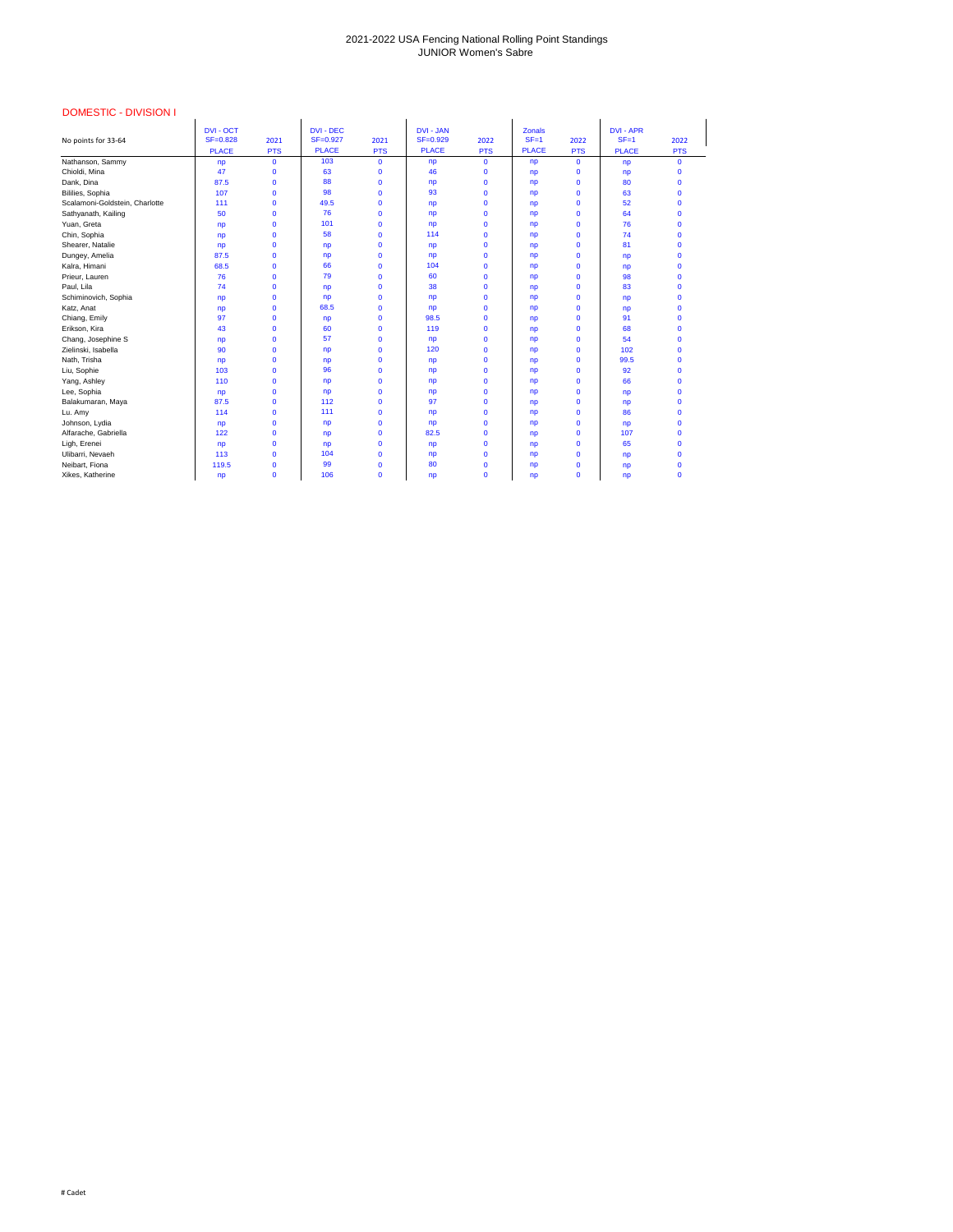| <b>INT'L - JUNIOR</b>                   |              |             | as of:                |                  | 5/22/2022    |               |                            |               |  |  |  |
|-----------------------------------------|--------------|-------------|-----------------------|------------------|--------------|---------------|----------------------------|---------------|--|--|--|
|                                         | Sosnoweic    |             | Segovia<br><b>ESP</b> |                  | Plovdiv BUL  |               | <b>JR</b><br><b>WORLDS</b> |               |  |  |  |
|                                         | POL SF=1.99  | 12/4/21     | $SF = 1.47$           | 1/21/22          | $SF=1.2$     | 2/5/22        | $SF = 2$                   | 2022          |  |  |  |
|                                         | <b>PLACE</b> | <b>PTS</b>  | <b>PLACE</b>          | <b>PTS</b>       | <b>PLACE</b> | <b>PTS</b>    | <b>PLACE</b>               | <b>PTS</b>    |  |  |  |
| Johnson, Honor<br>Skarbonkiewicz, Magda | 5<br>34      | 835.8<br>0  | 14<br>8               | 449.82<br>604.17 | np<br>1      | 0<br>720      | $\overline{2}$<br>1        | 1104<br>1200  |  |  |  |
| Nazlymov. Tatiana                       | 48           | 0           | 20                    | 295.47           | 18           | 248.4         | 14                         | 612           |  |  |  |
| Sullivan, Siobhan                       | 13           | 614.91      | 1                     | 882              | 9            | 385.2         | 15                         | 606           |  |  |  |
| Kim, Zoe                                | 58           | 0           | 6                     | 612.99           | np           | 0             | np                         | 0             |  |  |  |
| Pak, Kaitlyn                            | 11           | 626.85      | 11                    | 463.05           | 19           | 244.8         | np                         | 0             |  |  |  |
| Possick, Lola P<br>Lee, Alexandra       | 8            | 817.89<br>0 | 23<br>21              | 282.24<br>291.06 | 27<br>35     | 216<br>0      | np<br>np                   | 0<br>0        |  |  |  |
| Shoman, Jenna                           | np<br>51     | 0           | $\overline{2}$        | 811.44           | 10           | 381.6         | np                         | 0             |  |  |  |
| Williams, Jadeyn E                      | 35           | 0           | np                    | 0                | 17           | 252           | np                         | 0             |  |  |  |
| Tong, Kunling                           | np           | 0           | np                    | 0                | 22           | 234           | np                         | 0             |  |  |  |
| Delsoin, Chelsea                        | np           | 0           | 29                    | 255.78           | np           | 0             | np                         | 0             |  |  |  |
| Lu, Vivian Y<br>Freedman, Janna         | 53           | 0           | np                    | 0                | np           | 0             | np                         | 0             |  |  |  |
| Engelman, Madeline                      | np<br>np     | 0<br>0      | np<br>96              | 0<br>0           | np<br>np     | 0<br>0        | np<br>np                   | 0<br>0        |  |  |  |
| Olsen. Natalie                          | np           | 0           | np                    | 0                | np           | 0             | np                         | 0             |  |  |  |
| Marsee, Samantha                        | np           | 0           | np                    | 0                | np           | 0             | np                         | 0             |  |  |  |
| Tzou, Alexandra                         | np           | 0           | np                    | 0                | np           | 0             | np                         | 0             |  |  |  |
| Li, Amanda                              | np           | 0           | np                    | 0                | 53           | 0             | np                         | 0             |  |  |  |
| Carvalho, Isabela<br>Vestel, Mira       | np           | 0<br>0      | 53                    | 0<br>0           | 33           | 0<br>0        | np                         | 0<br>0        |  |  |  |
| Mika, Veronica                          | np<br>np     | 0           | np<br>np              | 0                | np<br>np     | 0             | np<br>np                   | 0             |  |  |  |
| Andres. Katherine                       | np           | 0           | np                    | 0                | np           | 0             | np                         | 0             |  |  |  |
| Chin, Erika                             | np           | 0           | np                    | 0                | np           | 0             | np                         | 0             |  |  |  |
| Guthikonda, Nithya                      | np           | 0           | np                    | 0                | np           | 0             | np                         | 0             |  |  |  |
| Andres, Charmaine                       | np           | 0           | np                    | 0                | np           | 0             | np                         | 0             |  |  |  |
| Lin, Audrey<br>Johnson, Lauren          | np           | 0<br>0      | np                    | 0<br>0           | np<br>np     | $\Omega$<br>0 | np                         | $\Omega$<br>0 |  |  |  |
| Oishi, Megumi                           | np<br>np     | 0           | np<br>np              | 0                | np           | 0             | np<br>np                   | 0             |  |  |  |
| Greenbaum. Ella                         | 133          | 0           | 66                    | 0                | np           | 0             | np                         | 0             |  |  |  |
| Bois. Adele                             | np           | 0           | np                    | 0                | np           | 0             | np                         | 0             |  |  |  |
| Four-Garcia, Madison                    | np           | 0           | np                    | 0                | np           | 0             | np                         | 0             |  |  |  |
| Callahan, Chase                         | np           | 0           | np                    | 0                | np           | 0             | np                         | 0             |  |  |  |
| Newell, Alexia<br>Gordon, Tamar         | np<br>np     | 0<br>0      | np<br>np              | 0<br>0           | np<br>np     | 0<br>0        | np<br>np                   | 0<br>0        |  |  |  |
| Ghayalod, Reya                          | np           | 0           | np                    | 0                | np           | 0             | np                         | 0             |  |  |  |
| Szeto, Chloe                            | np           | 0           | np                    | 0                | np           | 0             | np                         | 0             |  |  |  |
| Bevacqua, Aria                          | np           | 0           | np                    | 0                | np           | 0             | np                         | 0             |  |  |  |
| Duckett. Madison                        | np           | 0           | np                    | 0                | np           | 0             | np                         | 0             |  |  |  |
| Cao, Stephanie Xiao Yun                 | np           | 0           | np                    | 0                | np           | 0             | np                         | 0             |  |  |  |
| Blum, Leah<br>Li, Victoria              | np<br>np     | 0<br>0      | np<br>np              | 0<br>0           | np<br>np     | 0<br>0        | np<br>np                   | 0<br>0        |  |  |  |
| Wiggers, Susan                          | np           | 0           | np                    | 0                | np           | 0             | np                         | 0             |  |  |  |
| Xi, Shining                             | np           | 0           | np                    | 0                | np           | 0             | np                         | 0             |  |  |  |
| Zuo, Xiaofan                            | np           | 0           | np                    | 0                | np           | 0             | np                         | 0             |  |  |  |
| Chen, Xiaohan                           | np           | 0           | np                    | 0                | np           | 0             | np                         | 0             |  |  |  |
| Hulseburg, Kaitlyn<br>Stone, Hava S     | np<br>np     | 0<br>0      | np<br>np              | 0<br>0           | np<br>np     | 0<br>0        | np<br>np                   | 0<br>0        |  |  |  |
| Lu, Elaine                              | np           | 0           | np                    | 0                | np           | 0             | np                         | 0             |  |  |  |
| Krastev, Minna                          | np           | 0           | np                    | 0                | np           | 0             | np                         | 0             |  |  |  |
| Alcebar, Kayla                          | np           | 0           | np                    | 0                | np           | 0             | np                         | 0             |  |  |  |
| Williams, Chloe C                       | np           | 0           | np                    | 0                | np           | 0             | np                         | 0             |  |  |  |
| Lacson, Sarah<br>Tao. Hannah            | np           | 0           | np                    | 0                | np           | 0             | np                         | 0<br>0        |  |  |  |
| Lee, Hannah                             | np<br>np     | 0<br>0      | np<br>np              | 0<br>0           | np<br>np     | 0<br>0        | np<br>np                   | 0             |  |  |  |
| Xu, Ellen                               | np           | 0           | np                    | 0                | np           | 0             | np                         | 0             |  |  |  |
| Ker, Grace                              | np           | 0           | np                    | 0                | np           | 0             | np                         | 0             |  |  |  |
| Cody, Alexandra                         | np           | 0           | np                    | 0                | np           | 0             | np                         | 0             |  |  |  |
| Gorman, Victoria<br>Mozhaeva. Maria     | np           | 0           | np                    | 0                | np           | 0             | np                         | 0             |  |  |  |
| Yong. Erika                             | np<br>np     | 0<br>0      | np<br>np              | 0<br>0           | np<br>np     | 0<br>0        | np<br>np                   | 0<br>0        |  |  |  |
| Endo. Miyuki                            | np           | 0           | np                    | 0                | np           | 0             | np                         | 0             |  |  |  |
| Jung, Irene                             | np           | 0           | np                    | 0                | np           | 0             | np                         | 0             |  |  |  |
| Vadasz, Ibla                            | np           | 0           | np                    | 0                | np           | 0             | np                         | 0             |  |  |  |
| Julien. Michelle                        | np           | 0           | np                    | 0                | np           | 0             | np                         | 0             |  |  |  |
| Kim, Marley                             | np           | 0           | np                    | 0                | np           | 0             | np                         | 0             |  |  |  |
| Timofeyev, Nicole<br>He, Charlotte      | np<br>np     | 0<br>0      | np<br>np              | 0<br>0           | np<br>np     | 0<br>0        | np<br>np                   | 0<br>0        |  |  |  |
| Buhay, Rachel                           | np           | 0           | np                    | 0                | np           | 0             | np                         | 0             |  |  |  |
| Hild, Nisha                             | np           | 0           | np                    | 0                | np           | 0             | np                         | 0             |  |  |  |
| Shi, Cathleen                           | np           | 0           | np                    | 0                | np           | 0             | np                         | 0             |  |  |  |
| Sourimto, Valeria                       | np           | 0           | np                    | 0                | np           | 0             | np                         | 0             |  |  |  |
| Sun, Alyssa                             | np           | 0           | np                    | 0                | np           | 0             | np                         | 0             |  |  |  |
| Xiao, Julie<br>Sadik, Hana              | np           | 0<br>0      | np                    | 0<br>0           | np<br>np     | 0<br>0        | np                         | 0<br>0        |  |  |  |
|                                         | np           |             | np                    |                  |              |               | np                         |               |  |  |  |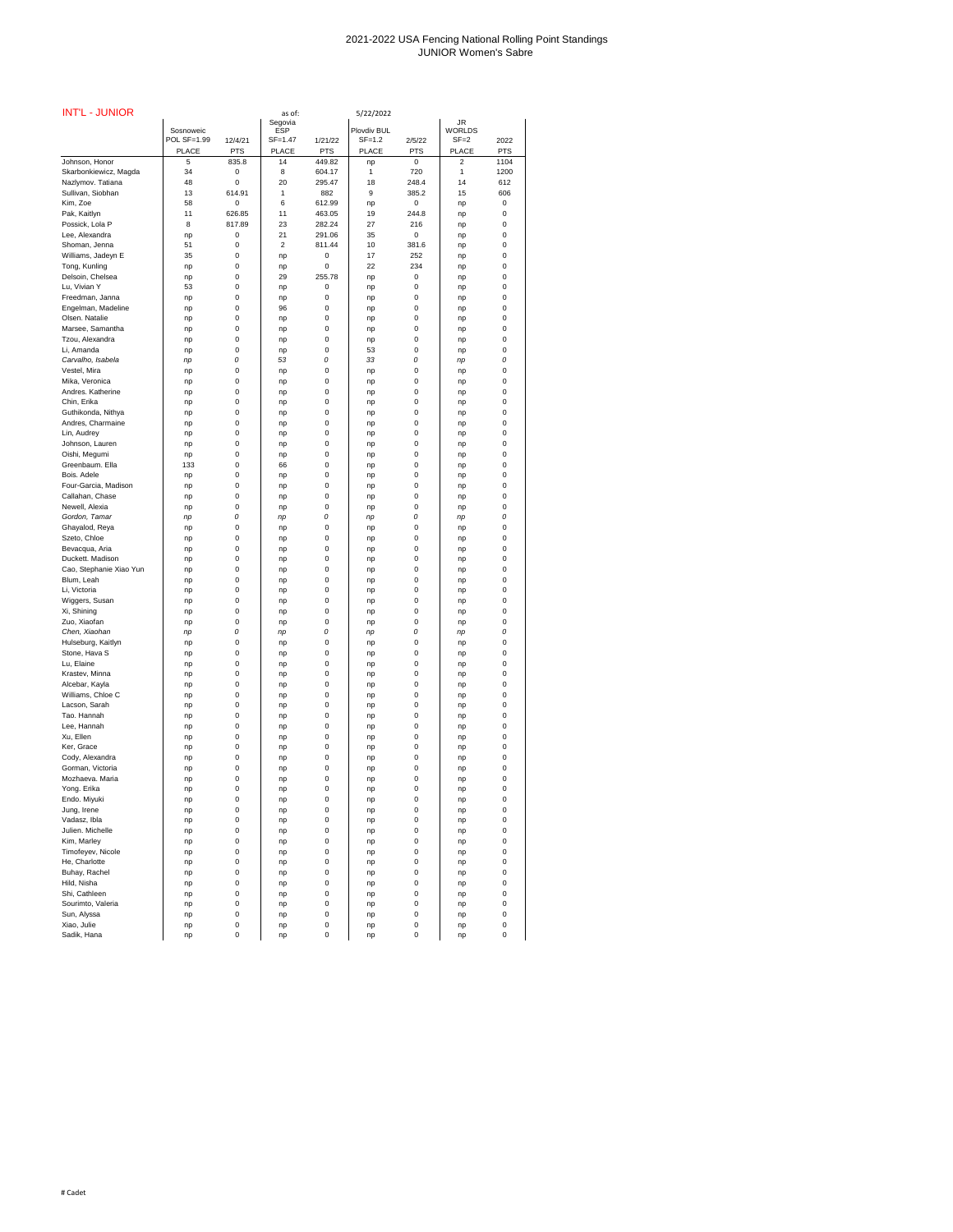| <b>INT'L - JUNIOR</b>          |                          |             | as of:<br>5/22/2022       |                  |                         |             |                           |             |  |
|--------------------------------|--------------------------|-------------|---------------------------|------------------|-------------------------|-------------|---------------------------|-------------|--|
|                                |                          |             | Segovia                   |                  |                         |             | <b>JR</b>                 |             |  |
|                                | Sosnoweic<br>POL SF=1.99 | 12/4/21     | <b>ESP</b><br>$SF = 1.47$ | 1/21/22          | Plovdiv BUL<br>$SF=1.2$ | 2/5/22      | <b>WORLDS</b><br>$SF = 2$ | 2022        |  |
|                                | <b>PLACE</b>             | <b>PTS</b>  | <b>PLACE</b>              | <b>PTS</b>       | <b>PLACE</b>            | <b>PTS</b>  | <b>PLACE</b>              | <b>PTS</b>  |  |
| Nathanson, Sammy               | np                       | $\mathbf 0$ | np                        | $\boldsymbol{0}$ | np                      | $\pmb{0}$   | np                        | 0           |  |
| Chioldi, Mina                  | np                       | 0           | np                        | 0                | np                      | 0           | np                        | 0           |  |
| Dank, Dina                     | np                       | $\Omega$    | np                        | 0                | np                      | 0           | np                        | $\Omega$    |  |
| Bililies, Sophia               | np                       | 0           | np                        | 0                | np                      | 0           | np                        | 0           |  |
| Scalamoni-Goldstein, Charlotte | np                       | 0           | np                        | 0                | np                      | 0           | np                        | 0           |  |
| Sathyanath, Kailing            | np                       | 0           | np                        | 0                | np                      | 0           | np                        | 0           |  |
| Yuan, Greta                    | np                       | 0           | np                        | 0                | np                      | $\mathbf 0$ | np                        | $\Omega$    |  |
| Chin, Sophia                   | np                       | 0           | np                        | 0                | np                      | 0           | np                        | 0           |  |
| Shearer, Natalie               | np                       | 0           | np                        | 0                | np                      | 0           | np                        | 0           |  |
| Dungey, Amelia                 | np                       | 0           | np                        | 0                | np                      | 0           | np                        | 0           |  |
| Kalra, Himani                  | np                       | 0           | np                        | 0                | np                      | $\mathbf 0$ | np                        | 0           |  |
| Prieur, Lauren                 | np                       | 0           | np                        | 0                | np                      | $\mathbf 0$ | np                        | 0           |  |
| Paul, Lila                     | np                       | 0           | np                        | 0                | np                      | 0           | np                        | 0           |  |
| Schiminovich, Sophia           | np                       | 0           | np                        | 0                | np                      | 0           | np                        | 0           |  |
| Katz, Anat                     | np                       | 0           | np                        | 0                | np                      | 0           | np                        | 0           |  |
| Chiang, Emily                  | np                       | 0           | np                        | 0                | np                      | 0           | np                        | 0           |  |
| Erikson, Kira                  | np                       | 0           | np                        | 0                | np                      | 0           | np                        | 0           |  |
| Chang, Josephine S             | np                       | 0           | np                        | 0                | np                      | 0           | np                        | 0           |  |
| Zielinski, Isabella            | np                       | 0           | np                        | 0                | np                      | 0           | np                        | 0           |  |
| Nath, Trisha                   | np                       | 0           | np                        | 0                | np                      | 0           | np                        | 0           |  |
| Liu, Sophie                    | np                       | 0           | np                        | 0                | np                      | 0           | np                        | 0           |  |
| Yang, Ashley                   | np                       | 0           | np                        | 0                | np                      | $\mathbf 0$ | np                        | 0           |  |
| Lee, Sophia                    | np                       | 0           | np                        | 0                | np                      | 0           | np                        | 0           |  |
| Balakumaran, Maya              | np                       | 0           | np                        | 0                | np                      | 0           | np                        | 0           |  |
| Lu. Amy                        | np                       | 0           | np                        | 0                | np                      | 0           | np                        | 0           |  |
| Johnson, Lydia                 | np                       | 0           | np                        | 0                | np                      | 0           | np                        | 0           |  |
| Alfarache, Gabriella           | np                       | 0           | np                        | 0                | np                      | 0           | np                        | $\Omega$    |  |
| Ligh, Erenei                   | np                       | 0           | np                        | 0                | np                      | 0           | np                        | 0           |  |
| Ulibarri, Nevaeh               | np                       | 0           | np                        | 0                | np                      | 0           | np                        | $\Omega$    |  |
| Neibart, Fiona                 | np                       | 0           | np                        | 0                | np                      | 0           | np                        | 0           |  |
| Xikes, Katherine               | np                       | $\mathbf 0$ | np                        | 0                | np                      | $\mathbf 0$ | np                        | $\mathbf 0$ |  |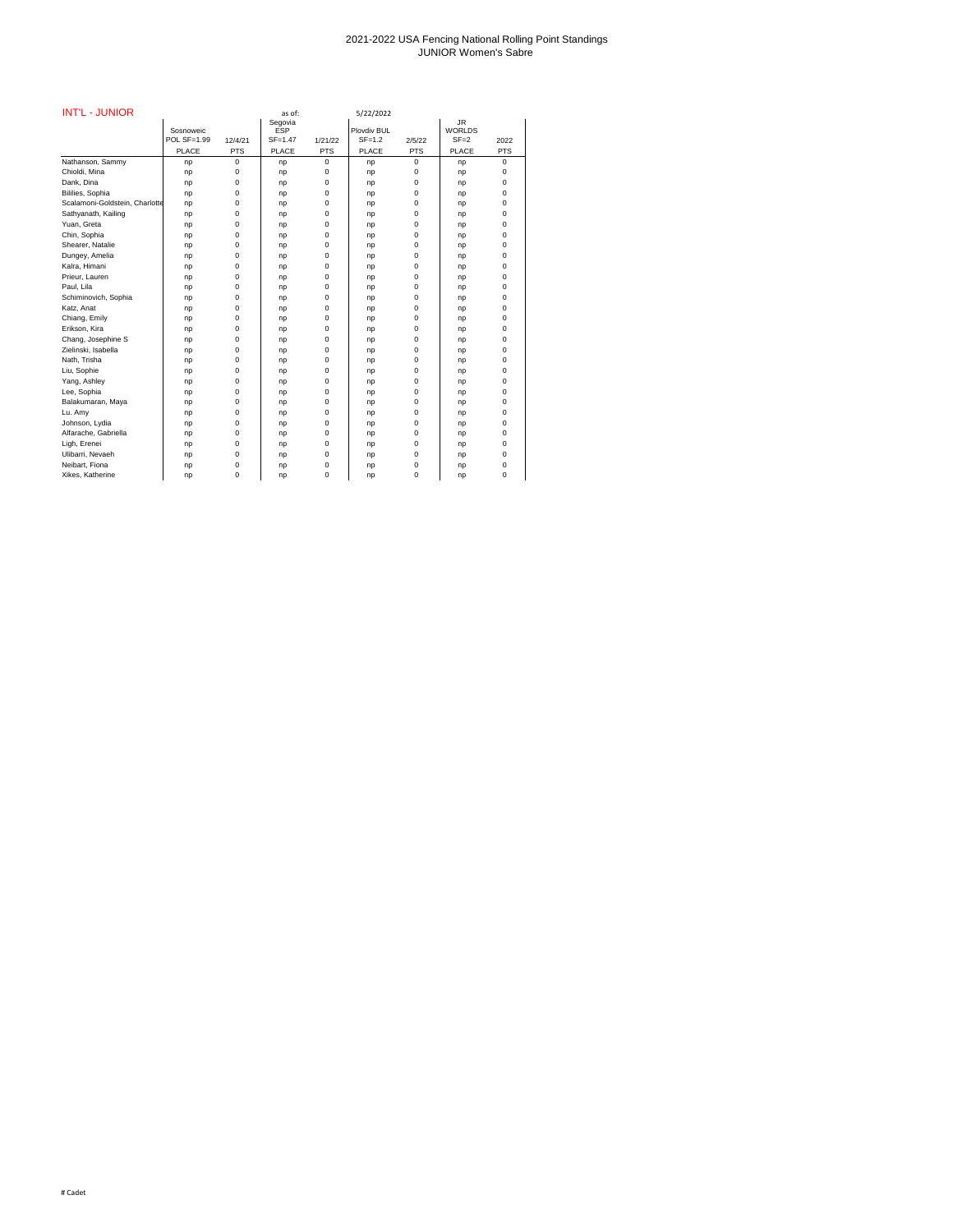| <b>INT'L - SENIOR</b>                       | <b>WORLD CUP</b>   |                              | as of:             | 5/22/2022                    |                    |                             | as of:            | 5/22/2022            |              |                              |              |              |  |
|---------------------------------------------|--------------------|------------------------------|--------------------|------------------------------|--------------------|-----------------------------|-------------------|----------------------|--------------|------------------------------|--------------|--------------|--|
|                                             | <b>Orleans FRA</b> |                              | <b>Thilisi GEO</b> |                              | <b>Plovdiv BUL</b> |                             | <b>Athens GRE</b> |                      | Hammemet     |                              | Padua ITA    |              |  |
|                                             | $SF = 2$           | 11/14/21                     | $SF = 2$           | 1/16/22                      | $SF = 1.776$       | 1/29/22                     | $SF = 2$          | 3/5/22               | TUN SF=2     | 5/7/22                       | $SF = 2$     | 5/20/22      |  |
|                                             | <b>PLACE</b>       | <b>PTS</b>                   | <b>PLACE</b>       | <b>PTS</b>                   | <b>PLACE</b>       | <b>PTS</b>                  | <b>PLACE</b>      | <b>PTS</b>           | <b>PLACE</b> | <b>PTS</b>                   | <b>PLACE</b> | <b>PTS</b>   |  |
| Johnson, Honor<br>Skarbonkiewicz, Magda     | 90<br>90           | $\mathbf{0}$<br>$\mathbf{0}$ | 15<br>np           | 1212<br>$\mathbf 0$          | 72<br>82           | $\mathbf{0}$<br>$\mathbf 0$ | 77<br>62          | $\mathbf{0}$<br>255  | 90<br>39     | $\mathbf{0}$<br>278          | 63<br>48     | 254<br>269   |  |
| Nazlymov. Tatiana                           | 76                 | $\bf{0}$                     | 120                | 0                            | 30                 | 586.08                      | 30                | 660                  | 87           | $\mathbf{0}$                 | 39.5         | 277.5        |  |
| Sullivan, Siobhan                           | 103                | $\mathbf{0}$                 | np                 | $\mathbf{0}$                 | np                 | $\mathbf{0}$                | np                | $\Omega$             | 95           | $\mathbf{0}$                 | 83           | $\mathbf{0}$ |  |
| Kim, Zoe                                    | np                 | $\mathbf{0}$                 | np                 | 0                            | np                 | 0                           | np                |                      | 51           | 266                          | 122          |              |  |
| Pak, Kaitlyn                                | np                 | $\mathbf{0}$                 | np                 | 0                            | np                 | $\mathbf 0$                 | np                | $\Omega$             | np           | $\mathbf 0$                  | np           |              |  |
| Possick, Lola P<br>Lee, Alexandra           | np                 | $\Omega$                     | np                 | $\mathbf{0}$<br>0            | np                 | $\bf{0}$<br>0               | np<br>53.5        | $\Omega$<br>263.5    | np           | $\mathbf{0}$<br>$\mathbf{0}$ | np<br>85     |              |  |
| Shoman, Jenna                               | np<br>np           | $\mathbf{0}$                 | np<br>np           | $\mathbf{0}$                 | np<br>np           | $\mathbf{0}$                | np                | $\Omega$             | np<br>np     | $\mathbf{0}$                 | np           |              |  |
| Williams, Jadeyn E                          | np                 | $\mathbf{0}$                 | np                 | 0                            | np                 | 0                           | np                | $\Omega$             | np           | $\mathbf{0}$                 | np           |              |  |
| Tong, Kunling                               | np                 | $\bf{0}$                     | np                 | 0                            | np                 | 0                           | np                |                      | np           | $\mathbf{0}$                 | np           |              |  |
| Delsoin, Chelsea                            | np                 | $\mathbf{0}$                 | np                 | 0                            | np                 | $\mathbf 0$                 | np                |                      | np           | $\mathbf{0}$                 | np           |              |  |
| Lu, Vivian Y                                | np                 | $\Omega$                     | np                 | 0<br>O                       | np                 | 0                           | np                |                      | np           | 0<br>$\Omega$                | np           |              |  |
| Freedman, Janna<br>Engelman, Madeline       | np<br>np           | $\mathbf{0}$                 | np<br>np           | 0                            | np<br>np           | $\mathbf 0$<br>0            | np<br>np          |                      | np<br>np     | $\mathbf{0}$                 | np<br>np     |              |  |
| Olsen. Natalie                              | np                 | $\bf{0}$                     | np                 | 0                            | np                 | 0                           | np                |                      | np           | $\mathbf{0}$                 | np           |              |  |
| Marsee, Samantha                            | np                 | $\mathbf{0}$                 | np                 | 0                            | np                 | $\mathbf 0$                 | np                |                      | np           | $\mathbf{0}$                 | np           |              |  |
| Tzou, Alexandra                             | np                 | 0                            | np                 | 0                            | np                 | $\mathbf 0$                 | np                |                      | np           | $\mathbf{0}$                 | np           |              |  |
| Li, Amanda                                  | np                 | $\mathbf{0}$                 | np                 | 0                            | np                 | $\mathbf{0}$                | np                |                      | np           | $\mathbf{0}$                 | np           |              |  |
| Carvalho, Isabela<br>Vestel, Mira           | np<br>np           | $\Omega$<br>$\mathbf{0}$     | np                 | 0<br>0                       | np                 | 0<br>0                      | 71                |                      | np           | 0<br>$\mathbf{0}$            | np           |              |  |
| Mika, Veronica                              | np                 | $\mathbf{0}$                 | np<br>np           | $\mathbf{0}$                 | np<br>np           | $\mathbf{0}$                | np<br>np          |                      | np<br>np     | $\mathbf{0}$                 | np<br>np     |              |  |
| Andres. Katherine                           | np                 | $\Omega$                     | np                 | 0                            | np                 | $\mathbf 0$                 | np                |                      | np           | $\mathbf{0}$                 | np           |              |  |
| Chin, Erika                                 | np                 | $\bf{0}$                     | np                 | 0                            | np                 | 0                           | np                |                      | np           | $\mathbf{0}$                 | np           |              |  |
| Guthikonda, Nithya                          | np                 | $\mathbf{0}$                 | np                 | $\mathbf{0}$                 | np                 | $\mathbf{0}$                | np                |                      | np           | $\mathbf{0}$                 | np           |              |  |
| Andres, Charmaine<br>Lin, Audrey            | np                 | $\mathbf{0}$                 | np                 | 0<br>$\mathbf{0}$            | np                 | 0<br>$\Omega$               | np                | $\Omega$             | np           | 0<br>$\Omega$                | np           | $\Omega$     |  |
| Johnson, Lauren                             | n p<br>np          | $\mathbf{0}$                 | np<br>np           | $\bf{0}$                     | np<br>np           | $\bf{0}$                    | np<br>np          | $\mathbf{0}$         | np<br>np     | $\mathbf 0$                  | np<br>np     |              |  |
| Oishi, Megumi                               | np                 | $\mathbf{0}$                 | np                 | $\mathbf 0$                  | np                 | 0                           | np                | O                    | np           | $\mathbf{0}$                 | np           |              |  |
| Greenbaum. Ella                             | np                 | $\mathbf{0}$                 | np                 | $\mathbf{0}$                 | np                 | $\mathbf{0}$                | np                |                      | np           | $\mathbf{0}$                 | np           |              |  |
| Bois. Adele                                 | np                 | $\Omega$                     | np                 | 0                            | np                 | $\mathbf 0$                 | np                |                      | np           | $\mathbf{0}$                 | np           |              |  |
| Four-Garcia, Madison                        | np                 | $\Omega$                     | np                 | 0                            | np                 | $\mathbf{0}$                | np                |                      | np           | $\mathbf{0}$                 | np           |              |  |
| Callahan, Chase<br>Newell, Alexia           | np<br>np           | $\Omega$<br>$\mathbf{0}$     | np<br>np           | 0<br>0                       | np<br>np           | $\bf{0}$<br>0               | np<br>np          |                      | np<br>np     | $\mathbf{0}$<br>$\mathbf 0$  | np<br>np     |              |  |
| Gordon, Tamar                               | np                 | $\Omega$                     | np                 | 0                            | np                 | 0                           | np                |                      | np           | 0                            | np           |              |  |
| Ghayalod, Reya                              | np                 | $\Omega$                     | np                 | $\mathbf{0}$                 | np                 | 0                           | np                |                      | np           | $\mathbf 0$                  | np           |              |  |
| Szeto, Chloe                                | np                 | $\mathbf{0}$                 | np                 | 0                            | np                 | 0                           | np                |                      | np           | 0                            | np           |              |  |
| Bevacqua, Aria                              | np                 | $\mathbf{0}$                 | np                 | 0                            | np                 | $\bf{0}$                    | np                |                      | np           | $\bf{0}$                     | np           |              |  |
| Duckett. Madison<br>Cao, Stephanie Xiao Yun | np<br>np           | $\mathbf{0}$<br>$\Omega$     | np<br>np           | 0<br>O                       | np<br>np           | 0<br>$\mathbf{0}$           | np<br>np          |                      | np<br>np     | $\mathbf{0}$<br>$\mathbf{0}$ | np<br>np     |              |  |
| Blum, Leah                                  | np                 | $\Omega$                     | np                 | 0                            | np                 | $\bf{0}$                    | np                |                      | np           | $\mathbf{0}$                 | np           |              |  |
| Li, Victoria                                | np                 | $\mathbf{0}$                 | np                 | 0                            | np                 | $\mathbf{0}$                | np                |                      | np           | $\mathbf{0}$                 | np           |              |  |
| Wiggers, Susan                              | np                 | $\mathbf{0}$                 | np                 | 0                            | np                 | $\mathbf{0}$                | np                |                      | np           | $\bf{0}$                     | np           |              |  |
| Xi, Shining                                 | np                 | $\Omega$                     | np                 | O                            | np                 | $\mathbf 0$                 | np                |                      | np           | $\bf{0}$                     | np           |              |  |
| Zuo, Xiaofan<br>Chen, Xiaohan               | np<br>np           | $\mathbf{0}$<br>$\Omega$     | np<br>np           | 0<br>0                       | np<br>np           | 0<br>0                      | np<br>np          |                      | np<br>np     | $\bf{0}$<br>0                | np<br>np     |              |  |
| Hulseburg, Kaitlyn                          | np                 |                              | np                 | 0                            | np                 | $\mathbf{0}$                | np                |                      | np           | 0                            | np           |              |  |
| Stone, Hava S                               | np                 | $\Omega$                     | np                 | 0                            | np                 | $\mathbf{0}$                | np                |                      | np           | $\mathbf{0}$                 | np           |              |  |
| Lu, Elaine                                  | np                 | $\mathbf{0}$                 | np                 | 0                            | np                 | 0                           | np                | ∩                    | np           | $\bf{0}$                     | np           |              |  |
| Krastev, Minna                              | np                 | $\bf{0}$                     | np                 | 0                            | np                 | 0                           | np                |                      | np           | $\bf{0}$                     | np           |              |  |
| Alcebar, Kayla<br>Williams, Chloe C         | np<br>np           | $\mathbf{0}$<br>$\Omega$     | np<br>np           | 0<br>0                       | np<br>np           | $\bf{0}$<br>$\mathbf{0}$    | np<br>np          |                      | np<br>np     | $\mathbf{0}$<br>0            | np<br>np     |              |  |
| Lacson, Sarah                               | np                 | $\Omega$                     | np                 | 0                            | np                 | $\mathbf{0}$                | np                |                      | np           | $\mathbf{0}$                 | np           |              |  |
| Tao. Hannah                                 | np                 | $\Omega$                     | np                 | 0                            | np                 | 0                           | np                |                      | np           | $\bf{0}$                     | np           |              |  |
| Lee, Hannah                                 | np                 | $\mathbf{0}$                 | np                 | 0                            | np                 | 0                           | np                |                      | np           | $\bf{0}$                     | np           |              |  |
| Xu, Ellen                                   | np                 | $\mathbf{0}$                 | np                 | 0                            | np                 | $\mathbf{0}$                | np                |                      | np           | $\mathbf{0}$                 | np           |              |  |
| Ker, Grace<br>Cody, Alexandra               | np                 | $\Omega$<br>$\mathbf{0}$     | np                 | 0<br>$\mathbf 0$             | np                 | $\mathbf{0}$<br>$\mathbf 0$ | np                | $\mathbf{0}$         | np           | $\mathbf{0}$<br>$\mathbf{0}$ | np           | $\mathbf 0$  |  |
| Gorman, Victoria                            | np<br>np           | $\mathbf{0}$                 | np<br>np           | $\mathbf 0$                  | np<br>np           | $\mathbf 0$                 | np<br>np          | $\mathbf{0}$         | np<br>np     | $\mathbf{0}$                 | np<br>np     |              |  |
| Mozhaeva. Maria                             | np                 | $\bf{0}$                     | np                 | $\mathbf 0$                  | np                 | 0                           | np                | $\mathbf{0}$         | np           | $\mathbf 0$                  | np           |              |  |
| Yong. Erika                                 | np                 | $\mathbf{0}$                 | np                 | $\mathbf{0}$                 | np                 | $\mathbf 0$                 | np                | $\Omega$             | np           | $\mathbf{0}$                 | np           |              |  |
| Endo. Miyuki                                | np                 | $\mathbf 0$                  | np                 | $\mathbf{0}$                 | np                 | $\mathbf 0$                 | np                | $\mathbf{0}$         | np           | $\mathbf 0$                  | np           |              |  |
| Jung, Irene                                 | np                 | $\mathbf 0$                  | np                 | $\mathbf 0$                  | np                 | 0                           | np                | $\mathbf{0}$         | np           | $\mathbf 0$                  | np           |              |  |
| Vadasz, Ibla<br>Julien. Michelle            | np<br>np           | $\bf{0}$<br>$\mathbf{0}$     | np<br>np           | $\mathbf{0}$<br>0            | np<br>np           | $\mathbf 0$<br>0            | np<br>np          | $\Omega$<br>$\Omega$ | np<br>np     | $\mathbf 0$<br>$\mathbf 0$   | np<br>np     |              |  |
| Kim, Marley                                 | np                 | $\mathbf{0}$                 | np                 | $\mathbf{0}$                 | np                 | 0                           | np                | $\Omega$             | np           | $\mathbf{0}$                 | np           |              |  |
| Timofeyev, Nicole                           | np                 | $\mathbf 0$                  | np                 | $\mathbf 0$                  | np                 | $\mathbf 0$                 | np                | $\mathbf{0}$         | np           | $\mathbf 0$                  | np           |              |  |
| He, Charlotte                               | np                 | $\bf{0}$                     | np                 | 0                            | np                 | 0                           | np                | $\mathbf{0}$         | np           | $\mathbf 0$                  | np           |              |  |
| Buhay, Rachel                               | np                 | $\mathbf 0$                  | np                 | 0                            | np                 | 0                           | np                | $\Omega$             | np           | $\mathbf{0}$                 | np           |              |  |
| Hild, Nisha                                 | np                 | $\mathbf{0}$                 | np                 | 0                            | np                 | $\mathbf{0}$                | np                |                      | np           | $\mathbf 0$                  | np           |              |  |
| Shi, Cathleen<br>Sourimto, Valeria          | np<br>np           | $\mathbf{0}$<br>$\mathbf 0$  | np<br>np           | $\mathbf{0}$<br>$\mathbf{0}$ | np<br>np           | 0<br>$\mathbf 0$            | np<br>np          | $\Omega$<br>$\Omega$ | np<br>np     | $\mathbf{0}$<br>$\bf{0}$     | np<br>np     |              |  |
| Sun, Alyssa                                 | np                 | $\bf{0}$                     | np                 | $\mathbf 0$                  | np                 | 0                           | np                | $\mathbf{0}$         | np           | $\mathbf 0$                  | np           |              |  |
| Xiao, Julie                                 | np                 | $\mathbf 0$                  | np                 | $\mathbf 0$                  | np                 | $\bf{0}$                    | np                | $\mathbf{0}$         | np           | $\mathbf 0$                  | np           |              |  |
| Sadik, Hana                                 | np                 | $\mathbf{0}$                 | np                 | $\mathbf 0$                  | np                 | $\mathbf 0$                 | np                | $\mathbf 0$          | np           | $\mathbf{O}$                 | np           | $\mathbf 0$  |  |